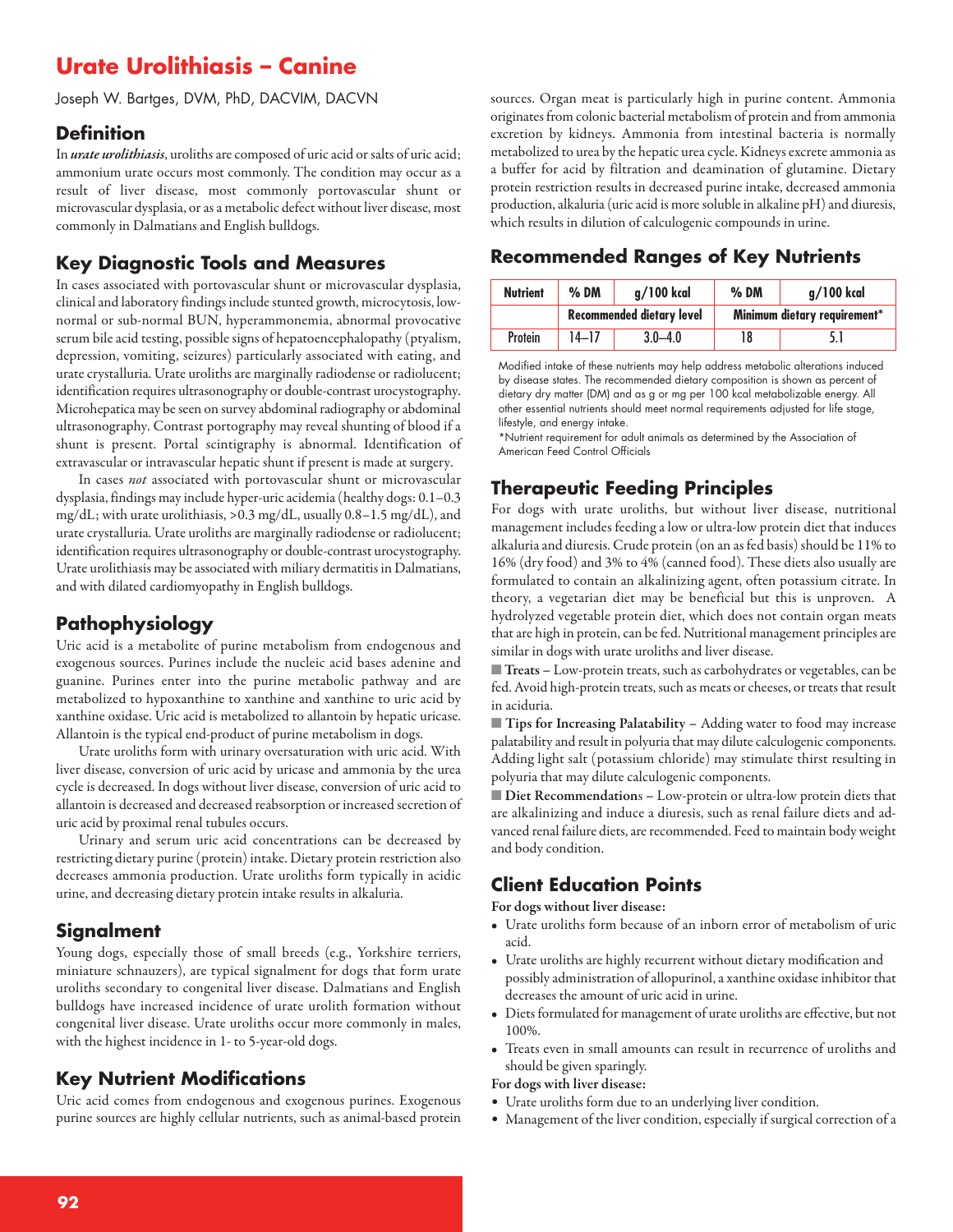blood vessel bypassing the liver, is often curative.

• In other dogs, medical management of the liver disease often helps to prevent recurrence of or formation of urate uroliths.

#### **Common Comorbidities**

Hepatoencephalopathy and liver failure are seen in dogs with congenital liver disease and urate urolithiasis. Dilated cardiomyopathy has been associated with urate urolithiasis in English bulldogs and Dalmatians. Dalmatians with urate uroliths often have miliary dermatitis.

#### **Interacting Medical Management Strategies**

The xanthine oxidase inhibitor allopurinol competitively inhibits conversion of hypoxanthine to xanthine and xanthine to uric acid, thereby decreasing urinary uric acid concentration. The dosage for dissolution of urate uroliths is 15 mg/kg orally (PO) every 12 hours; for prevention, if used, 7–10 mg/kg PO every 12 to 24 hours can be given. The most common complication is xanthine crystalluria and urolith formation; occasionally dermatitis may occur. Xanthine oxidase is not effective in dogs with liver disease.

The urinary alkalinizing agent: potassium citrate increases solubility of uric acid in urine and decreases urinary ammonia excretion.

In dogs with urate uroliths secondary to congenital liver disease with hyperammonemia and hyper-uric academia, antibiotics (e.g., neomycin, amoxicillin) to decrease intestinal bacterial counts and/or lactulose may be necessary to decrease absorption of ammonia from the intestinal tract. Other treatments to consider include S-adenosylmethionine (SAMe), vitamin E, and milk thistle or silymarin.

#### **Monitoring**

Dogs with urate uroliths but without liver disease should be monitored monthly during dissolution with abdominal ultrasonography or doublecontrast cystography and urinalysis (pH should be alkaline, specific gravity should be dilute, crystalluria should be absent). For prevention, for first 6 months following dissolution or surgical removal of uroliths, perform urinalysis every 1 to 2 months (pH should be alkaline, specific gravity should be dilute, crystalluria should be absent). Consider monitoring BUN because low protein intake should result in decreased BUN concentration. Abdominal ultrasonography or double-contrast cystography is recommended at 6 months and 12 months. If no recurrence, consider monitoring urinalysis every 4 to 6 months thereafter unless there is recurrence of clinical signs.

In dogs with urate uroliths and liver disease, if surgical correction of portovascular shunt is possible, no further monitoring may be required as correction of the shunt should eliminate urate urolith recurrence. If surgical correction is not possible, monitoring will depend on severity of clinical signs and response to treatment. Monitor urinalysis and blood work every 3 to 6 months.

See **Algorithm – Nutritional Management for Treatment of Canine Urate Urolithiasis** on page 95.

## **Algorithm – Prevention of Canine Urate Urocystolithiasis**

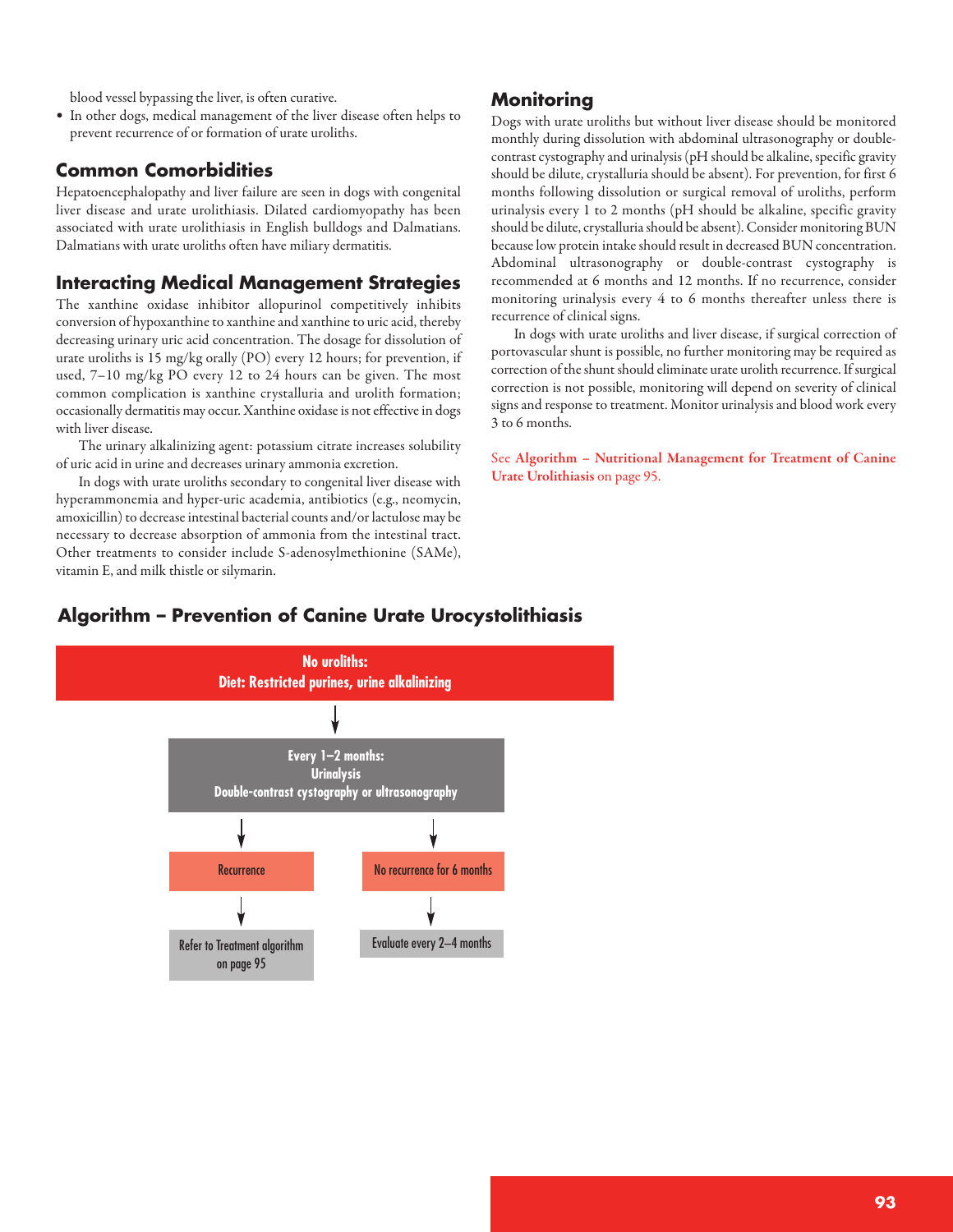## **Algorithm – Nutritional Management of Feline Lower Urinary Tract Disease**